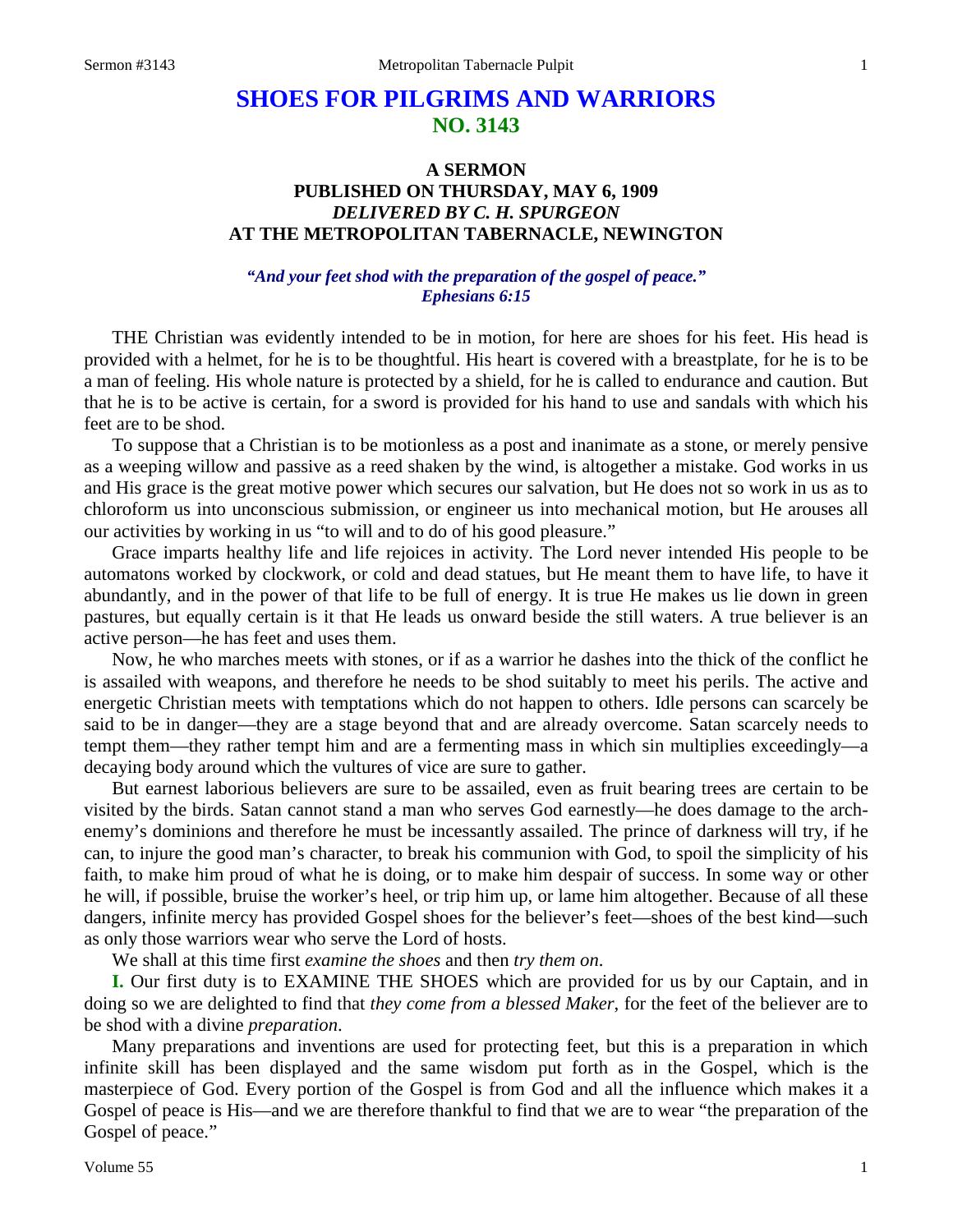It would not be meet that he who is helmeted with divine salvation should be shod with a mere human production. Having begun in the Spirit, it would be strange to be made perfect in the flesh. We would not be like the image of the monarch's dream whose head was of fine gold and whose feet were part of iron and part of clay. We rejoice that all the pieces of armor which compose our panoply come forth from the celestial Armourer, whose productions are without a flaw.

We are glad to find that *the shoes are made of excellent material*, for they are composed of "the preparation of the gospel of peace"—and what better material can there be than the Gospel—the Gospel of peace and that peace which grows out of the Gospel? This is what is meant.

We believe in a Gospel which was formed in the purpose of God from all eternity, designed with infinite wisdom, wrought out at an enormous expense, costing nothing less than the blood of Jesus, brought home by infinite power, even by the might of the Holy Spirit. A Gospel full of blessings, any one of which would outweigh a world in price—a Gospel as free as it is full, a Gospel everlasting and immutable, a Gospel of which we can never think too much, whose praises we can never exaggerate!

It is from this choice Gospel that its choicest essence is taken, namely, its peace. And from this peace those sandals are prepared with which a man may tread on the lion and the adder, yea, and on the fierce burning coals of malice, slander, and persecution. What better shoes can our souls require?

What matchless material for girding the pilgrim's foot is that which is here mentioned, namely, the peace which comes from the Gospel, the preparation of heart and life, which springs of a full knowledge, reception, and experience of the Gospel in our souls!

What does it mean? It means, first, that *a sense of perfect peace with God* is the grandest thing in all the world with which to travel through life. Let a man know that his sins are forgiven him for Christ's name's sake, that he is reconciled to God by the death of His Son, and that between him and God there is no ground of difference—and what a joyful pilgrim he becomes!

When we know that, as the Lord looks on us, His glance is full of infinite, undivided affection, that He sees us in Jesus Christ as cleansed from every speck of sin, and as "accepted in the beloved," that by virtue of a complete atonement we are forever reconciled to God, then do we march through life without fear, booted and buskined for all the exigencies of the way, yea, ready to plunge through fire and water, thorn and thistle, bush and briar, without fear.

A man at peace with God dreads neither the ills of life nor the terrors of death. Poverty, sickness, persecution, and pain have lost their sting when sin is pardoned. What is there that a man needs to fear when he knows that in no affliction will there be any trace of the judicial anger of God, but all will come from a Father's hand and work his lasting good.

Goliath had armor of brass upon his legs, but he is better armed who wears a full assurance of peace with God through the Gospel. He shall tread down his enemies and crush them as grapes in the winepress. His shoes shall be iron and brass, and shod with them he shall stand upon the high places of the earth, and his feet shall not slip.

Achilles received a deadly wound in the heel, but no arrow can pierce the heel of the man whose foot is sandaled with reconciliation by atoning blood. Many a warrior has fainted on the march and dropped from the ranks exhausted, but no weariness of the way can happen to the man who is upheld by the eternal God, for his strength shall be renewed daily.

The preparation of the Gospel of peace here mentioned must be understood to comprehend more than the legal peace of justification by faith. If we would enjoy the fullest comfort of the well-shod pilgrim, we must have the exceeding peace which springs from intimate, undisturbed communion with God.

We should pray not only to feel that we have been brought out of our natural enmity into peace with God, so as to be no more culprits but children, but also to dwell in the full joy of our new relationship. It is a sweet thing for a child of God to feel that he is so acting that his heavenly Father has no reason for walking contrary to him.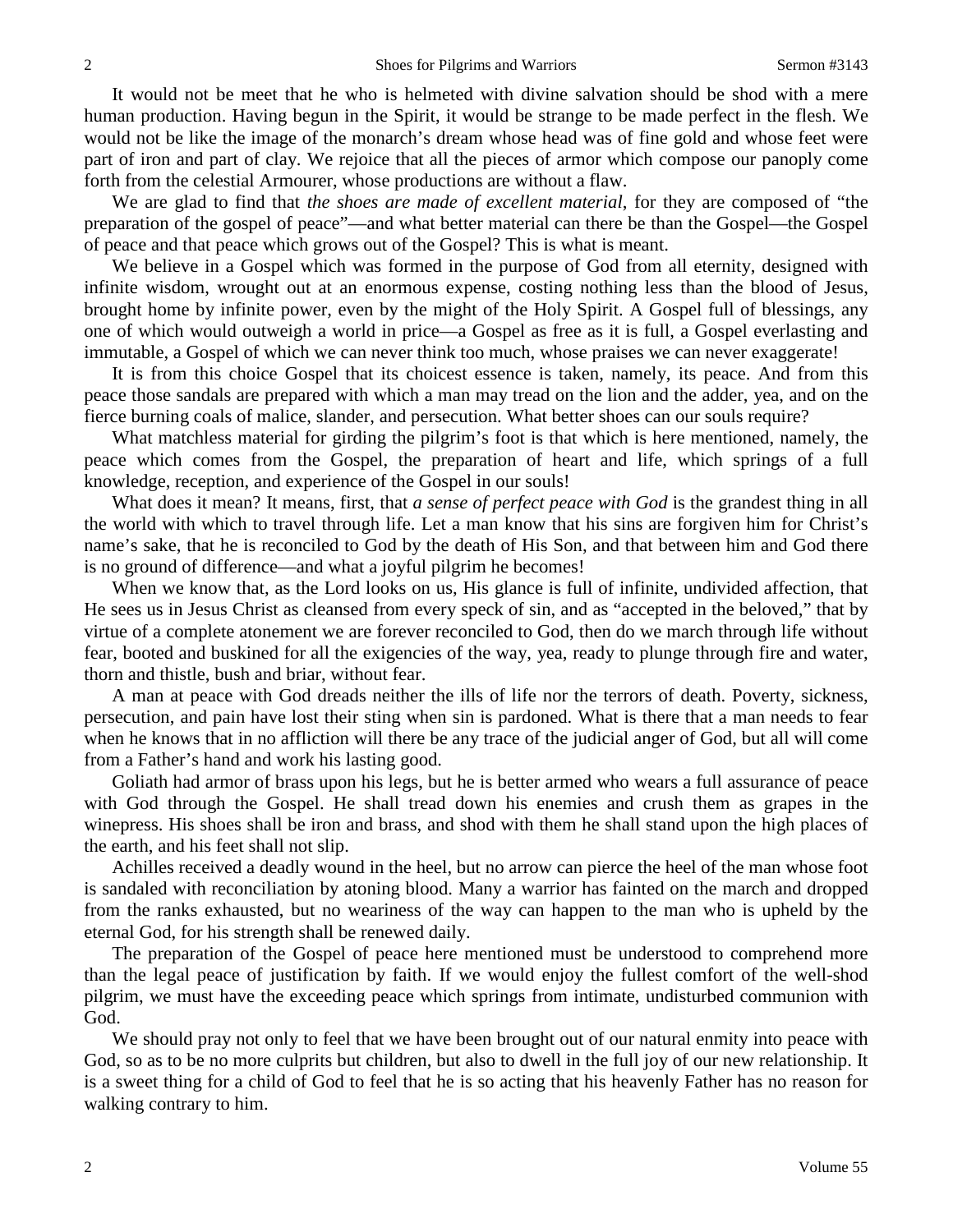You know right well, that as a child of God, you will not be condemned and cast away as an alien, but you also know that as a child, you may greatly displease your Father, and render it needful for Him to frown upon you, and visit you with stripes—and this you should with the utmost diligence and prayerfulness labor to prevent.

There are times when the Lord of pilgrims hides His face from them in sore displeasure, and then it is very hard travelling. Life is "a great and terrible wilderness" when the Lord's presence is withdrawn. The more a man loves the Lord, the more does he suffer when there is a temporary suspension of happy communion between his soul and heaven, and he cannot be happy again till he knows that he is fully restored to the paternal favor.

O child of God, you will very soon have your feet torn with the briars of the way if you do not abide in fellowship with God! When Adam had lost his oneness with God, he found out that he was naked, and so will you if you lose your communion with Jesus. Where before you dashed onward as with a charmed life, treading the world and all its cares beneath your feet, you will find yourself pierced with many sorrows, bleeding with acute griefs, scratched, torn, lacerated with trials, losses, crosses, and endless annoyances.

If we continue in the love of Jesus, pleasing Him in all things, jealously watching and carefully observing His will, our mind will be kept by the peace of God, which passes all understanding, and our road to heaven will be a pleasant one. It may indeed be very rough in itself and in the judgment of others, but it will be so smoothed to us by the peace which reigns within that we shall glory in infirmity, exult in suffering, and triumph in distress, knowing that the Lord is with us and no harm can come to us.

Thus you see that the peace which comes of justification—and the fuller peace which arises from enjoying the love of God are a grand preparation for our life's journey—a shoe for the foot unrivalled in excellence.

It is also a grand sandal for a pilgrim's feet when the Gospel of peace has fully conformed his mind to the Lord's will. Some children of God are not at peace with God because they do not fully acquiesce in the divine purposes. To them the pilgrim path must be a painful one, for nothing can please them their unmortified self-will creates swarms of vexations for them.

But to hearts which have crucified self and yielded all to the will of God, the most thorny paths are pleasant. He who can say concerning all things, "Even so, Father, for so it seemed good in thy sight," is shod for all ways and weathers, and may march on undismayed. Fully conformed to the divine will, saints are invulnerable and invincible, "none shall be weary nor stumble among them, neither shall the laces of their shoes be broken."

> *"They hold by nothing here below, Appoint their journey, and they go; Through joy or grief they march the same, Triumphant still in Jesu's name."*

Surely it is when the heart is completely at one with God that the true beauty of the Christian character is seen. Then it is that the heavenly Bridegroom cries out, "How beautiful are thy feet with shoes, O prince's daughter!" Then, too, the church in her tribulation becomes bright and glorious, like her Lord, of whom we read, "His feet are like unto fine brass, as if they burned in a furnace."

Shod with perfect delight in the will of the Lord, we are able to surmount all the difficulties and trials of the way, for it becomes sweet to suffer when we see that it is the will of God. Resignation is good, but perfect acquiescence is better, and happy, thrice happy is the man who feels it. No silver sandals were ever so precious, no buskins of golden mail adorned with precious stones were so glorious to look upon as a mind molded to the divine will, perfectly in tune with the mind of the Lord Most High.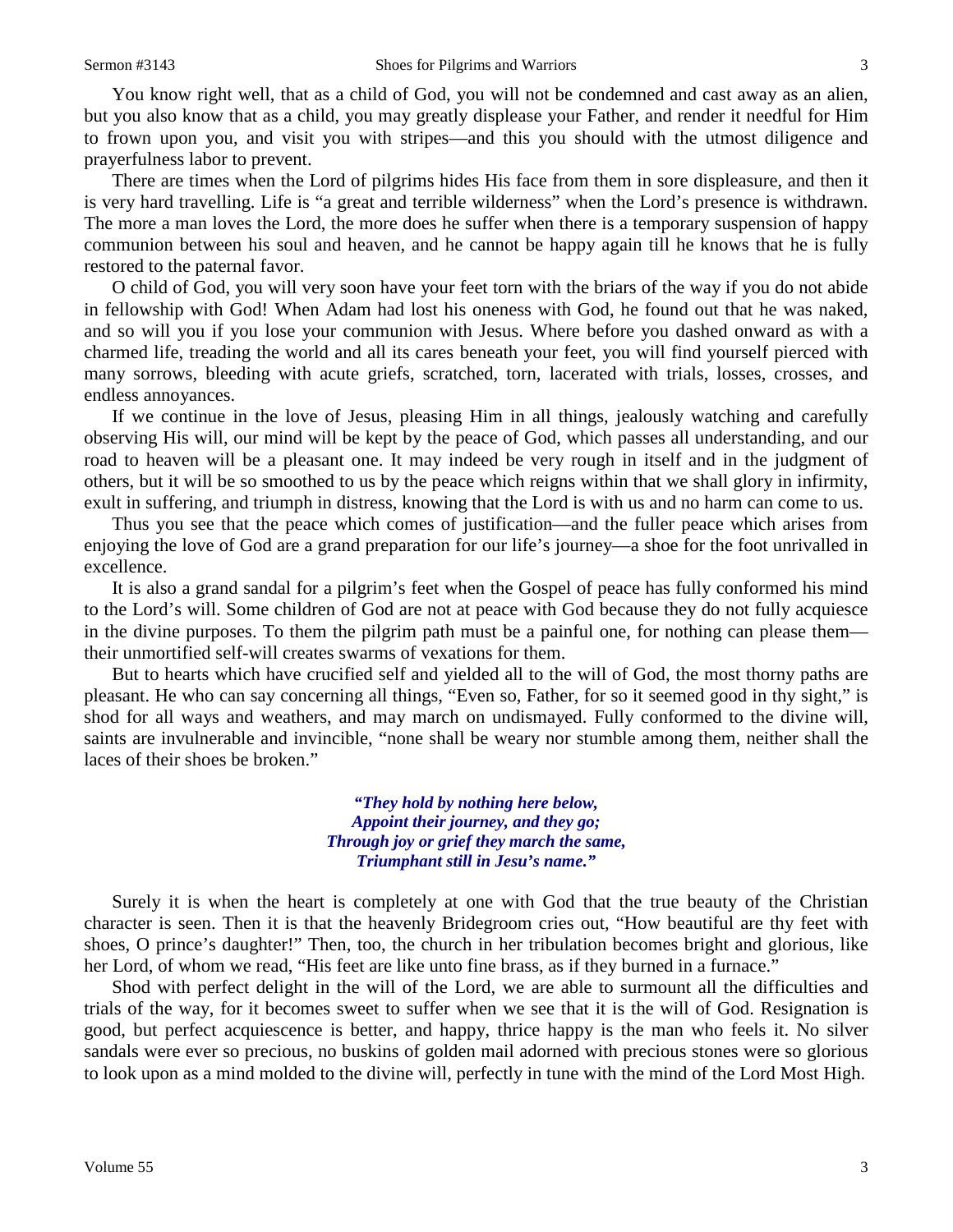The preparation of the Gospel of peace, you thus see, is, in many aspects, the fittest help for our journey to the promised land, and he who has his feet shod with it need not fear the flinty ways, the craggy rocks, or the thorny defiles.

But the Gospel of peace has another side to it, for it not only brings us peace with God, but it inspires us with *peace towards ourselves*. Civil war is the worst of war and for a man to be at discord with himself is the worst of strife. The worst peril of Christian pilgrimage is that which arises from the pilgrim's own self, and if he be ill at ease within himself, his course cannot be a happy one. The prayer of the evening hymn is very suggestive—

### *"That with the world,* **myself,** *and Thee, I, e'er I sleep, at peace may be."*

It is a most needful matter to have peace at home. It is a cruel case for a man when his own heart condemns him. To whom shall he look for a defense when his own conscience indicts him and all his faculties turn king's evidence against him? It is to be feared that many believers habitually do that which they would not like to be questioned upon by the rule of the Word of God—they have to close their eyes to many passages of Scripture, or else they would be uneasy in their consciences.

Brethren, this makes wretched travelling. It is like walking through a wood with naked feet. If you cannot satisfy your own heart that you are right, you are in a sad case indeed, and the sooner matters are altered the better.

But if a man can say before the living God, "I know that what I am about to do is right and whatever comes of it, I have a pure motive and the Lord's sanction to sustain me in it," then he proceeds to action with a nimble tread. Such a pilgrim is girt for the roughest of ways and will hold on his way joyfully to the end. Rest of conscience shoes us right well, but a question as to the rightness of our procedure makes us barefooted.

Come what may, if we order our ways with reverent regard to the Lord's commands, we shall be able to confront the future with serenity, for we shall not have to accuse ourselves of bringing ourselves into trouble by sin, or losing our joys by indulging in forbidden things. When the believer falls into any trouble through having been zealous for God, then may he spread his complaint before God, with the full expectation that He will bring him out of all his difficulties, for is it not written, "The steps of a good man are ordered by the LORD...none of his steps shall slide"?

Oh, to walk in such a way that your conscience is void of offense both towards God and towards man—then integrity and uprightness will preserve you and your goings will be established. "He will keep the feet of his saints." "He shall give his angels charge over thee, to keep thee in all thy ways. They shall bear thee up in their hands, lest thou dash thy foot against a stone."

While travelling through the mazes of life, another form of the preparation of the Gospel of peace will be of essential service to us, namely, *peace with our fellow men*. The Gospel of peace leads us into the closest bonds of amity with our fellow believers, although, alas, it is not always possible to prevent offenses arising, even with the best of them.

If we cannot make all our brethren amiable, we are at least to be at peace on our side—and if we succeed in this, no great disagreement can arise, for it always needs two to make a quarrel. It is well to go to bed every night feeling, "I have no difference in my soul with any one of the members of Christ's body. I wish well to every one and love them all in my heart."

This would enable us to travel in right royal style over fields which now are often stony with controversy and thorny with prejudice. Theological conflicts and ecclesiastical squabbles would utterly disappear if we were shod with the true spirit of the Gospel of peace. An unwillingness to think hardly of any Christian brother is a sandal most easy to the foot, protecting it from many a thorn.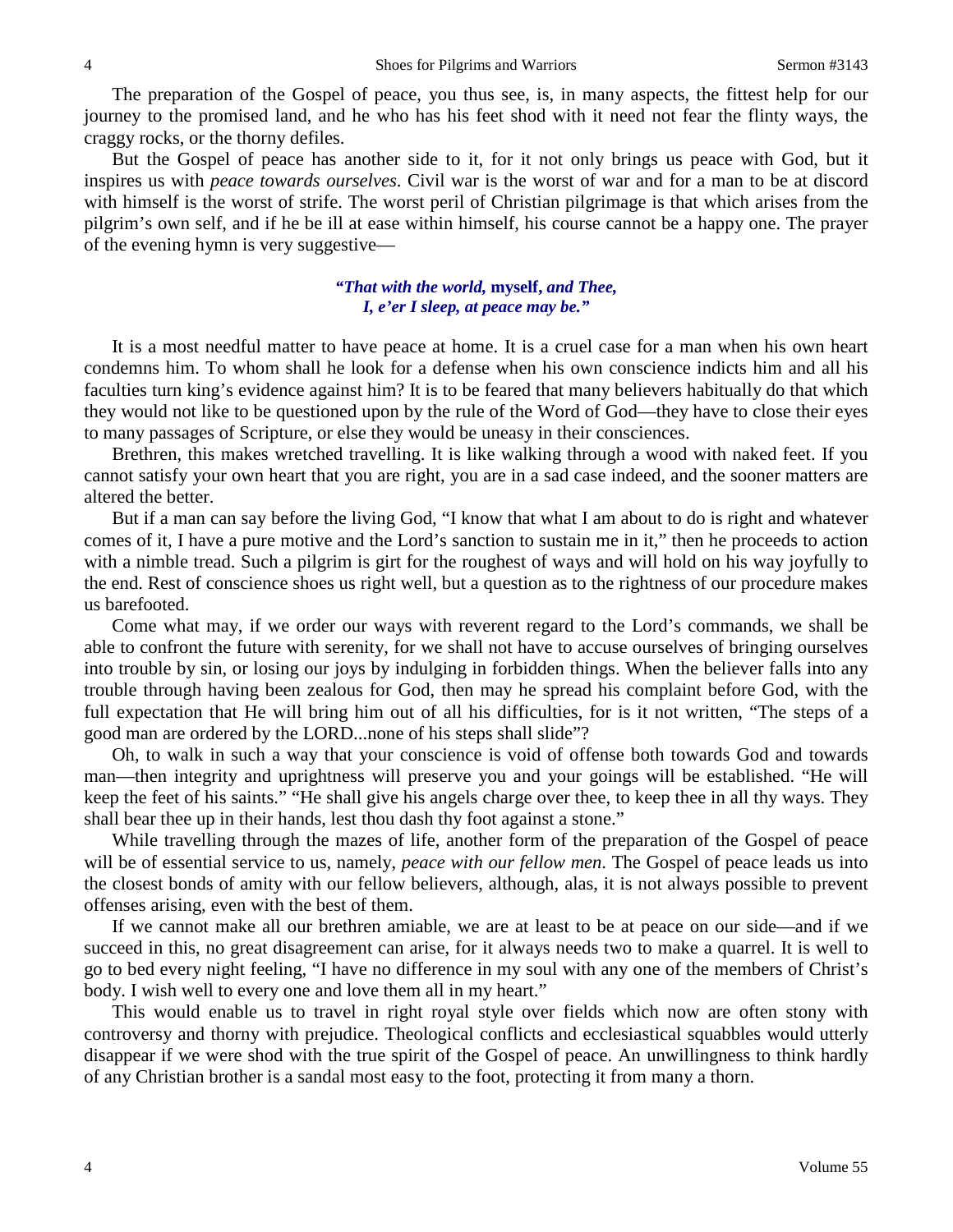Wear it in the church, wear it in all holy service, wear it in all fellowship with Christian men, and you will find your way amongst the brethren greatly smoothed. You will win their love and esteem ere long, and avoid a world of jealousy and opposition which would otherwise have impeded your course.

It is well to travel girt with this shoe of *peace with all mankind*. "If it be possible, as much as lieth in you, live peaceably with all men." It is barely possible, but aim at it—and if you do not perfectly succeed, try again. Unconverted men will not love your religion, for they are carnal. That you cannot help, but you must love them, carnal as they are, and by degrees you may win them to love both you and your Lord.

If they will not live peaceably with you, yet give them your love and live peaceably with them. Be not easily provoked, bear and forbear, forgive and love on, return good for evil, seek to benefit even the most unthankful, and you will travel to heaven in the most pleasant possible manner. Hatred, and envy, and persecution may come, but a loving spirit materially blunts their edge and oftentimes inherits the promise, "When a man's ways please the LORD, he maketh even his enemies to be at peace with him."

If you have to feel, "Now, I am going this part of the journey with the view of avenging a wrong," you will not journey pleasantly or safely. But if from the depth of your soul you can say, "When Christ made peace with God for me, He made peace between me and my bitterest foe," you will march on like a hero.

Travel through the world as a sincere philanthropist, with your feet shod with love to all of woman born, and your course will be happy and honorable. God grant us that loving spirit which comes of free grace and is the work of the Holy Spirit, for that is a mystic sandal which gives wings to the feet and lightens a weary road.

Having thus described these Gospel shoes, I should like to say that the feet of our Lord and Master were sandaled in this manner. He was the King of pilgrims and to Him the way was even rougher than it can be to us. But these were the shoes He wore, and having worn them, He counsels us to put on the same. "Peace I leave with you, my peace I give unto you," said He.

Evermore while He dwelt in this world He was in fellowship with God. He could truly say, "I came down from heaven, not to do my own will, but the will of him that sent me. He who sent me is with me. I am not alone, because the Father is with me." Ever did He seek the good of His chosen, "having loved his own which were in the world, he loved them unto the end."

And as for His enemies, He had only prayers and tears for them. He was at peace with all above, around, and within Him. That peaceableness of His, that wonderful serenity, was one of the marvelous points in His character. You never find Him worried, disturbed, flustered. No, that is our infirmity, because we take our shoes off and are taken by surprise—but His feet were always shod—He dwelt in perfect peace, and therefore He was the grandest Pilgrim and the noblest Worker. We cannot need to be better shod than our Lord was. Let us sandal our hearts with His peace and we shall be royally prepared for our journey.

I may add that these shoes are such as will last all our journey through. We feel most comfortable in our old shoes, for they fit the foot so well, but they will at last wear out. These shoes of my text are old, yet ever new, and are like those which Israel wore in the wilderness, of which it is said, "Thy shoe is not waxen old upon thy foot."

The everlasting Gospel yields us everlasting peace. The good news from heaven never grows stale, neither will the peace which it brings ever become like the Gibeonites' "old shoes and clouted." The man who wears the preparation of the Gospel of peace was comforted by it when he was young and it still cheers him in his later days—it made him a good traveler when he first set out, and it will protect his last footsteps when he crosses the river Jordan and climbs the celestial hills.

Friends, are you all thus booted for your life-journey? See you well to it.

**II.** We come now to our second business, LET US TRY ON THESE SHOES.

Here our joy is great to find that *they fit perfectly*, and need no tugging and straining to draw them on. By a miracle more strange than magic, the preparation of the Gospel of peace suits every foot,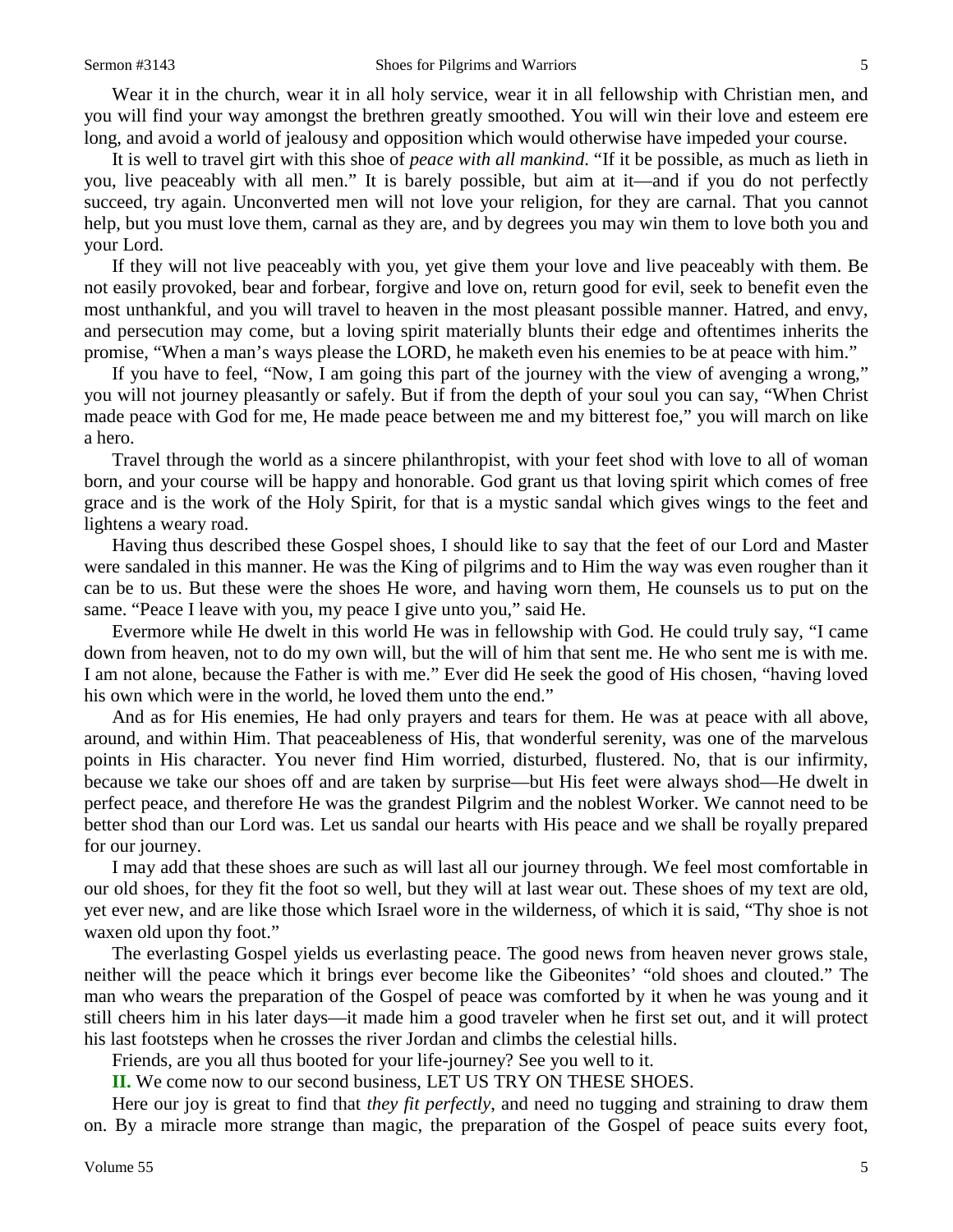whether it is that of a babe in grace, or a strong man in Christ Jesus. No man can travel well, much less engage in battle successfully unless his dress is comfortable, especially that part of it which relates to the feet, and here we have the grand advantage that no foot was ever uneasy when once it had put on this shoe.

Mephibosheths who have been lame in both feet even from birth have found this shoe works miracles and causes them to leap as harts upon the mountains. The Gospel of peace helps all our infirmities, heals all the wounds of our old sins, and suits itself to all our tender places. Whatever the weakness may be, the Gospel provides for it. Whatever the distress, its peace relieves it.

Other shoes have their pinching places, but he who wears the preparation of the Gospel of peace shall know no straitness of spirit, for the Gospel gives rest to our minds. Real Gospel, really believed, means real peace. That which disturbs us is something alien to the spirit of the Gospel, but the spirit of Christ is the spirit of peace. Who would not wear such a shoe?

The preparation of the Gospel of peace is a wonderful shoe for *giving its wearer a firm foothold*. Surely it was of this shoe that Habakkuk sang when he said, "The LORD God is my strength, and he will make my feet like hinds' feet, and he will make me to walk upon mine high places." When persons are on slippery rocks, or dangerous eminences, where a fall would be fatal, it is well to be so shod that the feet get grip and hold.

Nothing aids a man to stand fast in the Lord like the peace of the Gospel. Many professors are very soon thrown over—they are attacked with doctrinal error and they readily yield. They are assailed by temptation and their feet go out from under them. But the man who has perfect peace with God, and who relies upon the Most High, shall never be moved, for the Lord upholds him. His shoes have driven themselves into the eternal verities and hold like anchors.

Tell him the atonement is not true, preach up to him the bloodless neology of modern thought, and he ridicules the ineffectual attempt, because he knows whom he has believed and feels a heavenly peace within flowing from the substitutionary sacrifice. Tell him that the doctrines of grace are a mistake, that salvation is all of free will and man's merit, and he says, "Nay, I know better. I know the doctrines of sovereign grace to be true by experience, I know I am God's chosen, I know that I am called, I know that I am justified, for I know that I have peace with God as the result of all these."

You cannot move him an inch, his creed is interwoven with his personal consciousness, and there is no arguing him out of it. In these days of skepticism, when no man seems to have any resting place, it is well to be so shod that you can and do stand on the truth, and cannot be blown about like thistledown in the breeze.

The shoe of our text is equally famous for its *suitability for marching* in the ways of daily duty. Soldiers have little time for contemplating the comfort of their shoes, or their fitness for mere standing, for they have daily marching to perform. We, too, have our marchings, and as far as some of us are concerned, they are no mere parades, but heavy marches, involving stern toil and protracted effort.

A soul at perfect peace with God is in a fit state for the severest movements. A sense of pardoned sin and reconciliation with God fits us for anything and everything. When the burden of sin is gone, all other burdens are light. Since we are no longer on the road to hell, the roughest places of our pilgrimage do not distress us.

In every sphere, a heart at perfect peace with God is the soundest preparation for progress and the surest support under trials. Try on these shoes, my brethren, and see if they do not enable you to run without weariness and walk without fainting. All earth cannot find their like—they are unrivalled—they make men like the angels, to whom duty is delight.

These Gospel shoes are also *an effectual preservative* from all the ordinary roughness of the road of life, although to most of us it is far from smooth. He who expects to find a grassy walk all the way to heaven, well mown and rolled, or looks for a highway leveled by a steam-roller, will be sorrowfully mistaken.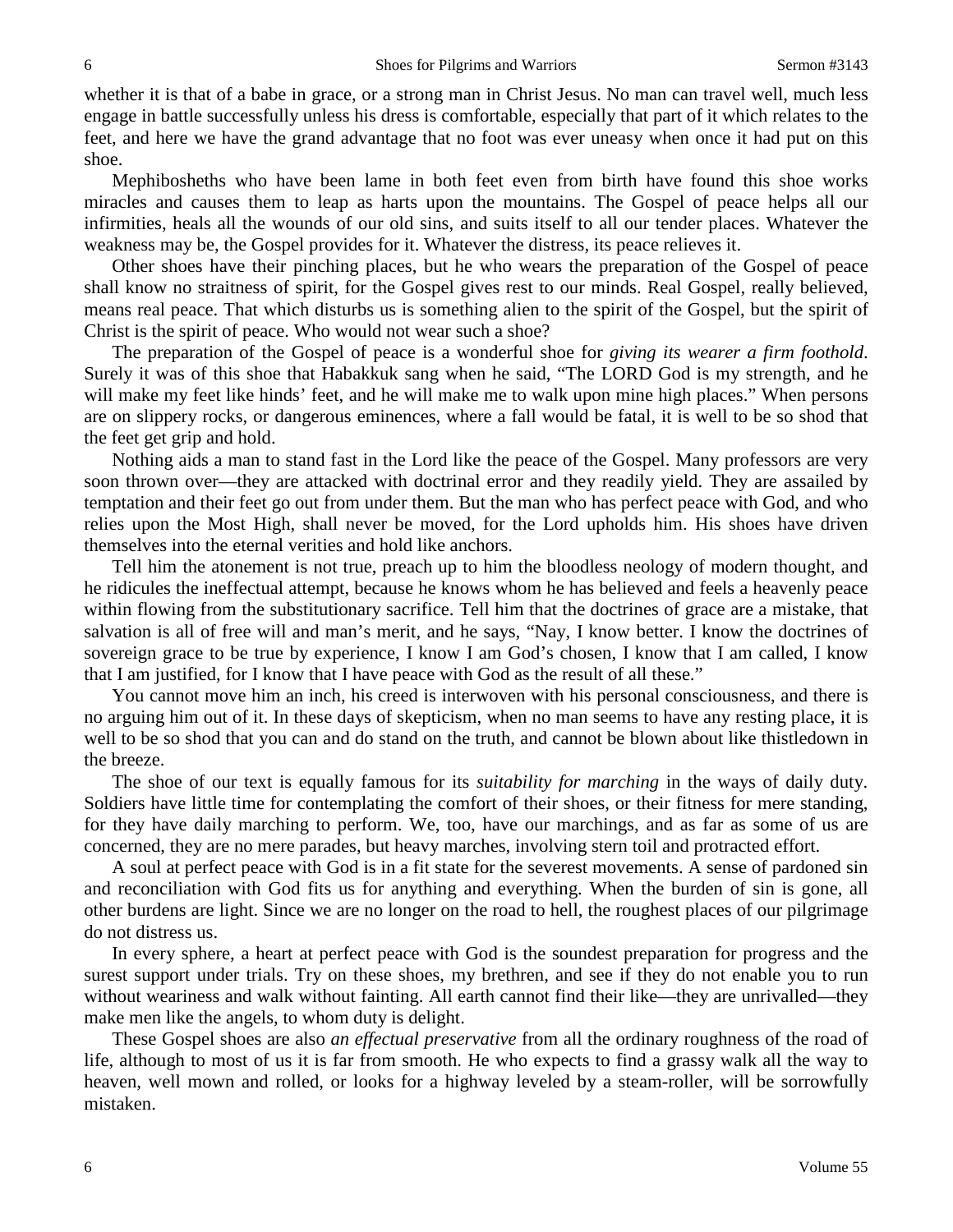The way is rugged, like the goat tracks of Engedi, and oftentimes so narrow and so far on high that the eagle's eye cannot discern it. The blood of former pilgrims stains the way to glory, yet from all perils to our feet, the preparation of the Gospel of peace will guard us, from fears within and fighting without, Gospel peace will surely deliver us.

Perhaps we are more vexed with little trials than with great ones—certainly we bear them with far less equanimity—but a peaceful heart protects alike from tiny thorns and terrible rocks. Everyday vexations as well as extraordinary tribulations we shall bear cheerfully when the peace of God keeps our heart and mind.

Beloved, this shoe is also *good for climbing*. Do you ever practice the holy art of spiritual climbing, God's blessed Spirit leading the way? Do you ever climb Mount Tabor to be transfigured with your Master? Have you watched with Him one hour, and seen His conflict and His victory? Have you ever looked from Pisgah's glorious heights upon the goodly land and Lebanon, anticipating the glory to be revealed? Has your spirit ever been away there alone in mysterious communings with God upon the Hermons?

I trust you know what climbing work means and that you have enjoyed rapt ecstatic fellowship with Jesus Christ. But of this I am sure, you can never mount on high if your feet are not shod with the peace of God. Unshod with these sacred sandals, there is no climbing. Only those who delight themselves in the Lord God shall ascend the hill of the Lord and stand in His holy place.

The heart prepared by peace with God is shod suitably for *running* as well as for climbing. There are periods when all our energies must be put forth and we must rush forward at the heroic pace, for, at certain passages in life's campaign, things must be carried by storm and every faculty must dash forward at its swiftest speed.

We cannot at all times keep up the swiftness which, nevertheless, is occasionally required of us, but the man for a push and a dash is he whose soul abides in peace. Troubled in heart, our foot is blistered, our knee is weak, and our movements are painfully slow. But the joy of the Lord is our strength and in the power of it we become like Asahel, fleet of foot as a young roe. Try on these shoes, my limping brother! What say you?

Lastly, this shoe is *good for fighting*, and that I gather from Paul having put it among the armor. In the old style, fighting meant hand to hand and foot to foot, and then it was needful for the feet to be well-protected, and indeed so well covered over as to be useful in assault, for the warriors kicked with their feet as well as struck with their hands, and many a foe was placed *hors de combat* with a heavy kick.

Christians are expected to fight with their feet in the battle against sin and Satan. Indeed, they must fight with all their powers and faculties. That grand promise has been given to us, "The God of peace shall bruise Satan under your feet shortly." What a tread we will give him when we once have the opportunity! We shall need to have our feet shod with the preparation of the Gospel of peace to break that old dragon's head, and grind his snares to powder, and God helping us, we shall do it. Our covenant Head has trampled on the old serpent and so shall all His members.

Let this suffice concerning these shoes, but a serious question suggests itself to me. Are there not some of you who have to travel to eternity and yet have no shoes for the journey? How can the unconverted man hope to reach heaven when he has no shoe to his foot? How will he bear the troubles of life, the temptations of the flesh, and the trials of death?

I pray you, unconverted ones, look at yourselves and at the way—and see how impossible it is for you to accomplish the journey unless you go to Jesus and obtain from Him the grace which will make you pilgrims to glory. Go, I pray you, and find peace in Him—and then your life-journey shall be happy and safe, and the end eternal joy—for your feet will be shod with "the preparation of the gospel of peace."

# **EXPOSITION BY C. H. SPURGEON**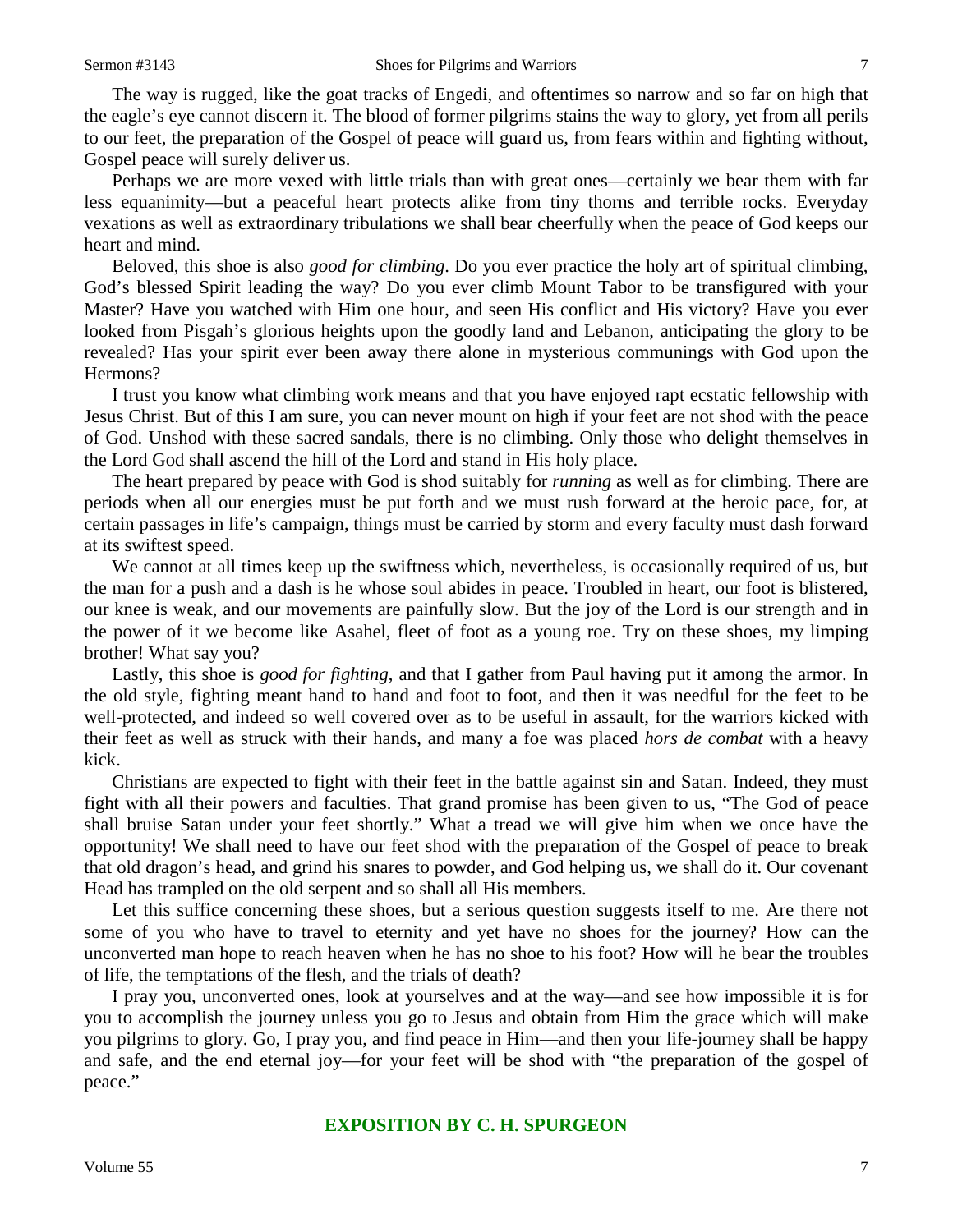#### *EPHESIANS 6:10-24*

# **Verse 10.** *Finally, my brethren, be strong in the Lord, and in the power of his might.*

Everything depends upon that. Whether you are called upon to work, or to wait, or to watch, or to suffer, you have need to be strong. If you are not strong, the very armor that you wear will be a burden to you. It is of the utmost importance that Christians should be as strong in grace as they can possibly be. And the power that is to be in them is to be the power of God, "the power of His might."

What a wonderful power that is! The power of flesh is weakness and the power of man is fading, but the power of God is almighty and unchangeable. And if we can be girt about with this power there is scarcely any limit to what we may successfully attempt.

"Finally"—as if this were a matter of the highest importance, to be considered first and last, "Finally, my brethren, be strong in the Lord and in the power of his might." You know how strong Paul himself was—he was a veritable giant for Christ and he here calls upon his brethren to be as he was. He did not want to be brother to dwarfs, so he appealed to his brethren to "be strong in the Lord, and in the power of his might."

#### **11.** *Put on the whole armour of God,*

The armor of God will not serve you unless you yourself are strong. It needs a strong man to carry girdle, and breastplate, and shoes, and shield, and helmet, and sword. Let me impress upon you the fact that we must first of all get strong within and after that, "put on the whole armour of God," that armor which God has provided for the good soldiers of Jesus Christ—that armor which distinguishes men as belonging to the army of God.

Do not merely put on a part of it, but put on the whole of it. Do not simply look at the armor and clean it up so as to keep it bright, but put it on, wear it—it is meant for you to use in the great battle for the right against the wrong. "Put on the whole armour of God."

# **11.** *That you may be able to stand against the wiles of the devil.*

He will attack you sometimes by force and sometimes by fraud. By might or by sleight he will seek to overcome you and no unarmed man can stand against him. Never go out without all your armor on, for you can never tell where you may meet the devil. He is not omnipresent, but nobody can tell where he is not, for he and his troops of devils appear to be found everywhere on this earth.

#### **12.** *For we wrestle not against flesh and blood,*

Our great fight is not against our fellow men. As Christians, we go not forth armed with sword and shield to fight against "flesh and blood,"

# **12.** *But against principalities, against powers, against the rulers of the darkness of this world, against spiritual wickedness in high places*.

Our battle is against evil wherever it is to be found, against evil in every shape and form. Evil is as much in the world today as it was in Paul's time and we must fight against it everywhere. We are not to shut our eyes to it or try to patch up a compromise with it. Christians are bound to fight against evil principalities, evil powers, the evil rulers of the darkness of this world, and wicked spirits in high places.

#### **13.** *Wherefore take unto you the whole armour of God,*

What stress the apostle lays upon this point! He repeats the command he had just given and again emphasizes the fact that it is "the whole armour of God" that is to be worn. There are some professing Christians who only in part obey the injunction here given, but it is no use to wear a part of the Christian armor and to leave the rest of the soul unarmed. A little leak will sink a ship and the absence of one piece of the armor of God may cost a man his soul. "Wherefore take unto you the whole armor of God,"

#### **13.** *That ye may be able to withstand in the evil day, and having done all, to stand*.

That is what we have to do—to keep our place and our standing as Christians right to the end. To be apparently pure and holy for a time is no use at all. Transient professors will find everlasting ruin, "but he that shall endure unto the end, the same shall be saved." We are in God's army for life—we can never quit this warfare till God shall call us home.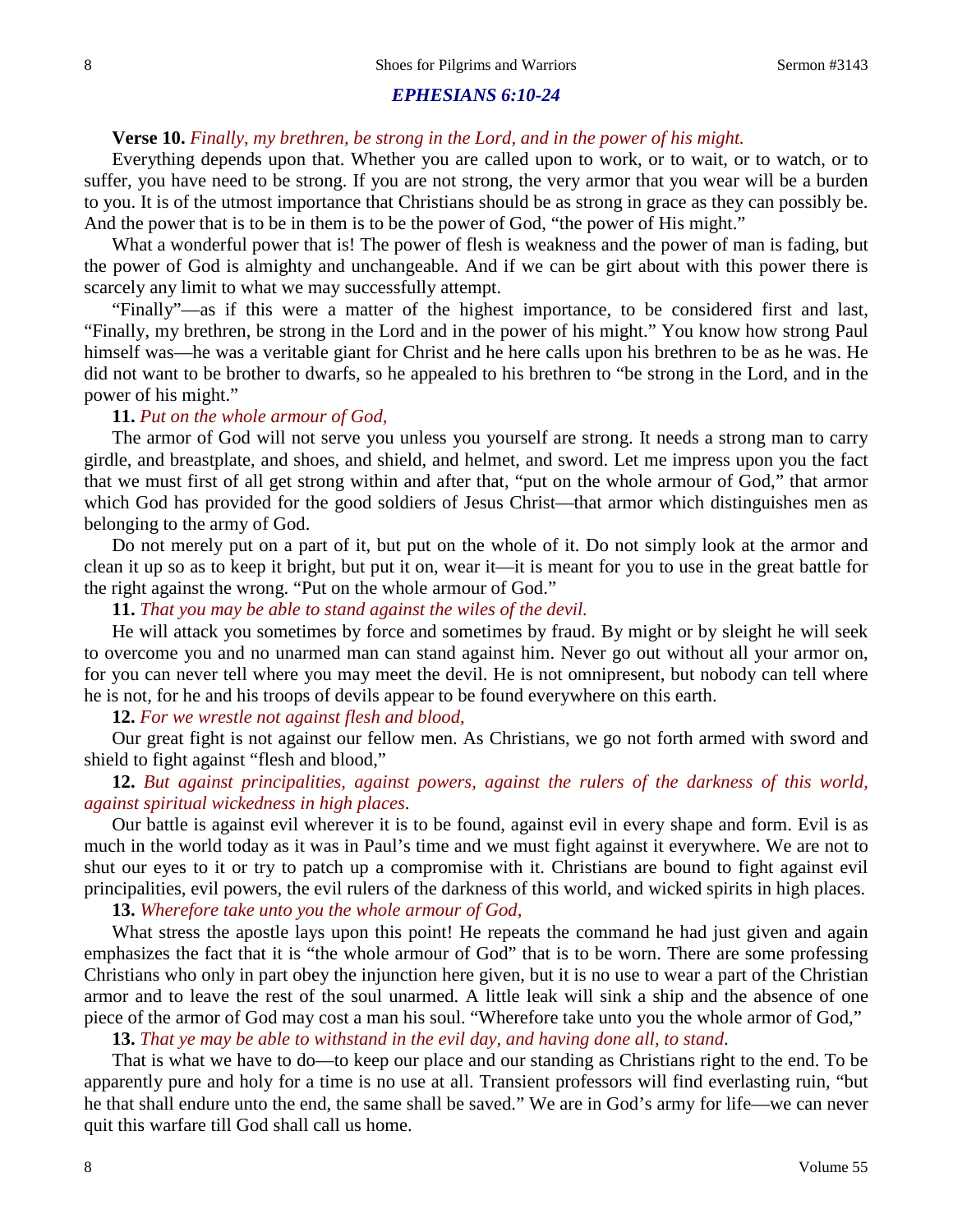**14.** *Stand therefore, having your loins girt about with truth,*

Let this girdle of the everlasting truth of God brace you up. Let it tighten all the rest of your armor. **14.** *And having on the breastplate of righteousness;*

Let your heart be guarded by the knowledge that you are right with God—that you love that which is holy and true. Put on the righteousness of Christ Himself as the best possible protection for your heart.

**15.** *And your feet shod with the preparation of the gospel of peace;*

Rough roads grow smooth when these blessed Gospel sandals are on your feet. A little stone in the shoe will make the pilgrim's progress a very wearisome and painful one, so try to keep out all the stones—everything about which you have any scruple or that you think may be wrong—and walk in the safe and narrow way set forth in the Gospel of peace.

**16.** *Above all,*

Over all, covering all from head to foot,

**16.** *Taking the shield of faith,* [See sermon #416, Shield of Faith]

For you need this shield to protect both your armor and yourself.

**16.** *Wherewith you shall be able to quench all the fiery darts of the wicked*.

Not only the fiery darts of the wicked one, but those also of wicked men and wicked women who may throw at you darts that are all ablaze, which would burn as well as pierce you if you were not wellguarded against them. Nothing can quench these fiery darts but the shield of faith.

**17.** *And take the helmet of salvation,*

You used to wear the helmet of pride with its fine nodding plumes, but that has been taken off by you long ago. Now put on "the helmet of salvation." This will effectually defend your head and no sword will be able to cleave through it to injure you. Your brain and everything that is connected with your mental powers will be right when you know that you are saved and when the power of God's salvation is working within you.

**17.** *And the sword of the Spirit, which is the word of God.* [See sermon #2201, The Sword of the Spirit]

There is no sword like that. It pierces even to the dividing asunder of soul and spirit, and of the joints and marrow, and is a discerner of the thoughts and intents of the heart. Nothing can resist the Word of God if it is only wielded aright.

There is one more weapon in the heavenly armory—

**18.** *Praying always with all prayer and supplication in the Spirit,*

When you cannot use your sword, and even when you can hardly grasp your shield, you can pray. That weapon of "all prayer" is of the handiest kind, because it can be turned in any and every direction. "Praying always with all prayer"—groaning prayers, weeping prayers, prayers that are made up of single words, prayers that have not a word in them, prayers for others, prayers of confession, prayers of thanksgiving—"praying always with all prayer and supplication in the Spirit,"

**18.** *And watching thereunto with all perseverance and supplication for all saints;*

But will prayer for other people help us? Yes, very much. You will sometimes find that, when you cannot pray for yourself, it is a good plan to pray for somebody else. Think of some child of God and pray for him—and then the fire of supplication will soon burn up in your heart. The Lord turned the captivity of Job when he prayed for his friends and He will do the same for you.

I have heard many of our members say that, when they have felt bound in prayer, they have pleaded for their Pastor, and afterwards they have been able to pray for themselves. I advise more of you to try that plan—it will do me good, and then if it also does you good, there will be a double advantage in it. Paul was of the same mind as I am, for he added,

**19-20.** *And for me, that utterance may be given unto me, that I may open my mouth boldly, to make known the mystery of the gospel, for which I am an ambassador in bonds:*

"An ambassador in bonds!" Such a thing was never heard of in earthly courts. We never think of chaining an ambassador, but this is how men treated this great messenger from the court of heaven.